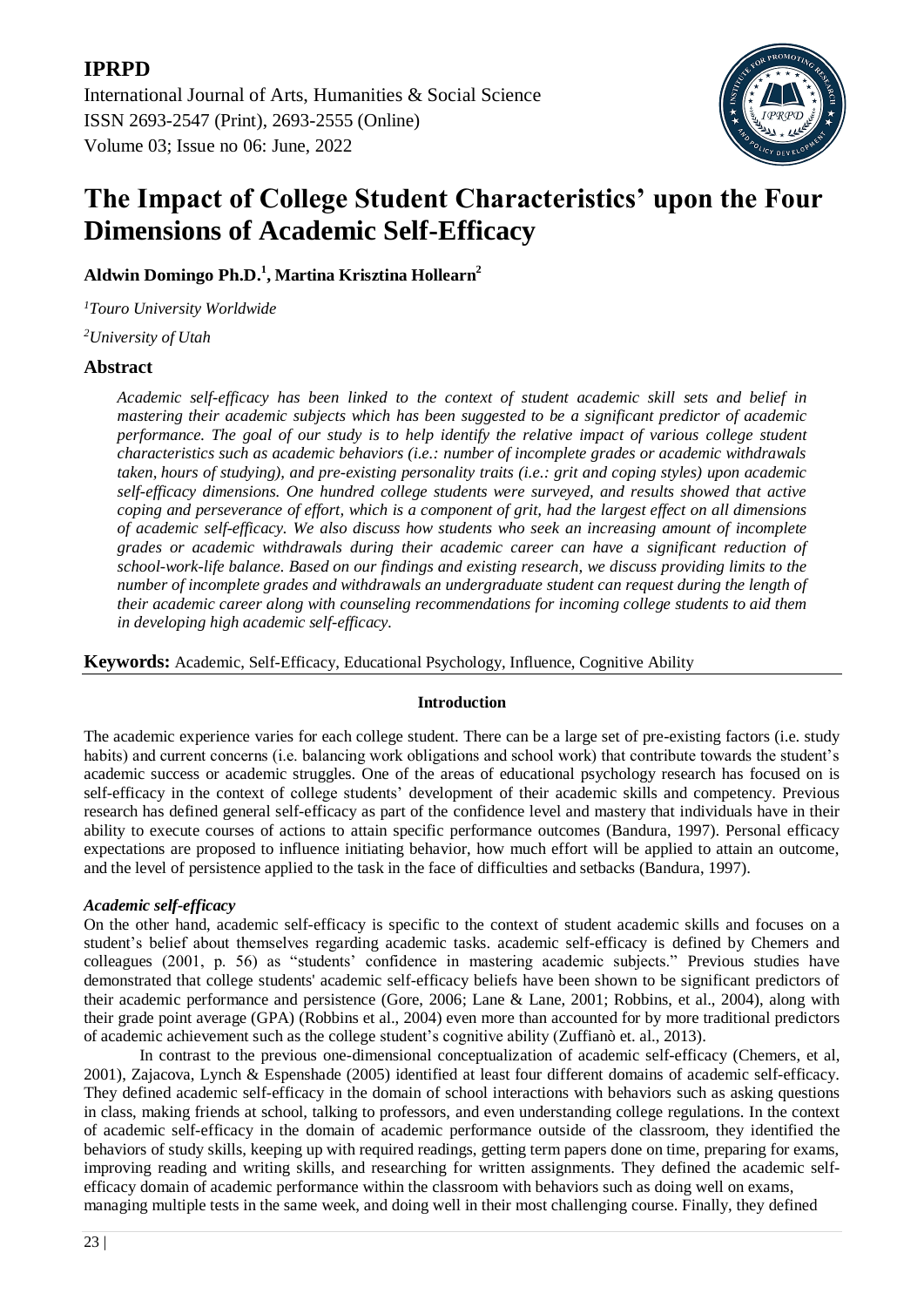the academic self-efficacy domain of managing the demands between work, family, and school with behaviors such as managing time efficiently, getting along with family members, and finding time to study (Zajacova, Lynch &

Espenshade,2005). The latter can also be conceptualized as the *school-work-life balance.* This has been especially salient now in the landscape of 21<sup>st</sup> century higher education because of the significant rise of undergraduate college students who are actively employed while they are concurrently striving towards their academic goals. For example, the United States National Center for Education Statistics (2017) reported that 43% of full-time undergraduate students and 78% of part-time undergraduate students were employed in either full-time or part-time employment.

## *Grit*

Alongside the research literature of academic self-efficacy, there has also been literature on the personality trait of grit and how the amount of grit significantly impacts academic performance.

Grit is a personality trait from the domain of conscientiousness and has been defined as the ability for "perseverance and passion for long-term goals" (Duckworth, Peterson, Matthews, & Kelly, 2007, pg. 1087).Grit has been shown to predict achievement related outcomes in the United States Military Academy and it predicted academic success after controlling for educational ambition and prior achievements (Duckworth, Peterson, Matthews, & Kelly, 2007, Strayhorn, 2013). Previous research has also shown that grit predicts teacher effectiveness(Duckworthet.al.,2009), and even the final ranking of participants in the National Spelling Bee (Duckworth et al., 2011).Overall, grit seems to capture extreme motivational stamina for a particular task, which can be either academic or non-academic in nature (Eskreis-Winkler et al., 2014).

## *Coping Styles*

Even as education researchers acknowledge the personality trait of grit as having an impact on a college student's academic performance and persistence, it is also important to acknowledge that earning a college degree is a very stressful period in the lives of college students (Gall et al., 2000; Mallinckrodt, 1988). Therefore, they must also rely on a set of coping strategies in order to manage the academic, personal and work-related stressors that they can experience. Current stress response research literature tends to differentiate two major coping methods: problemfocused coping and emotion-focused coping (Aspinwall& Taylor, 1992). Lenz (2010) defines problem-focused coping as people directly facing and managing the source of the stress in their lives. As an example of problem focused coping, a college student may use the coping skill of planning as a way to properly allocate their personal time and resources to balance their academic requirements (e.g. completing homework, devoting time to study) between courses and even their work-related responsibilities. In contrast, emotion-focused coping is defined by Lenz (2010) as people trying simply managing their emotional response to stress. Aspinwall and Taylor (1992) have even argued that emotion-focused coping is part of a high-level category of avoidant coping, which might be a maladaptive for an individual in the long run. As an example of emotion-focused coping, college students might turn to substance use (ex. alcohol abuse, tobacco use) in order to manage the academic and personal stressors of earning a college degree. Ruthig and colleagues (2011) conducted a study on a sample of college students and found that increases in binge drinking was predictive of the diminishing academic performance among the college women within the sample. However, the sample college men from the study showed that increases in tobacco use was predictive of their diminishing academic performance. Additionally, college students with a disengaged coping style had lower GPAs, reported higher levels of academic stress, and a negative general mood as compared to their peers who did not have a disengaged coping style (Arsenio &Loria, 2014).

In order to systematically measure various problem-focused and emotion-focused coping strategies used by the general population, Carver (1989) developed the psychometrically validated and reliable 60 item COPE Inventory. Litman and Lunsford (2009) used the COPE Inventory to assess a sample of students for any recent significant stressful events in their lives that they had endured and their corresponding well-being after the stressful event. The results of the study indicated that students who used problem-focused coping skills, such as planning, had higher levels of general self-efficacy, as compared to students who had a higher tendency to endorse avoidantoriented coping strategies. It is important to note that they focused on general self-efficacy of students, but not specifically focusing on their academic self-efficacy after a stressful event. They also did not make a comparison of problem-focused coping skills versus emotion-focused coping strategies for the various dimensions of academic self-efficacy (Litman and Lunsford 2009; Zajacova, Lynch & Espenshade, 2005). Part of the goal of our study is to specifically examine the relative impact of problem-focused and emotion-focused coping strategies on the four differentiated dimensions of academic self-efficacy.

#### *Current study*

The key goal of our research study is to help identify the relative impact of various college student characteristics (e.g. number of incomplete grades or academic withdrawals taken by the student, hours of studying, etc.), and preexisting personality traits (e.g. grit and coping styles) upon the four dimensions of academic self-efficacy as outlined by Zajacova, Lynch & Espenshade (2005). One key assumption of our research study is that the various

24 | Impact of College Student Characteristics' on Four Dimensions of Academic Self-Efficacy: Aldwin Domingo et al.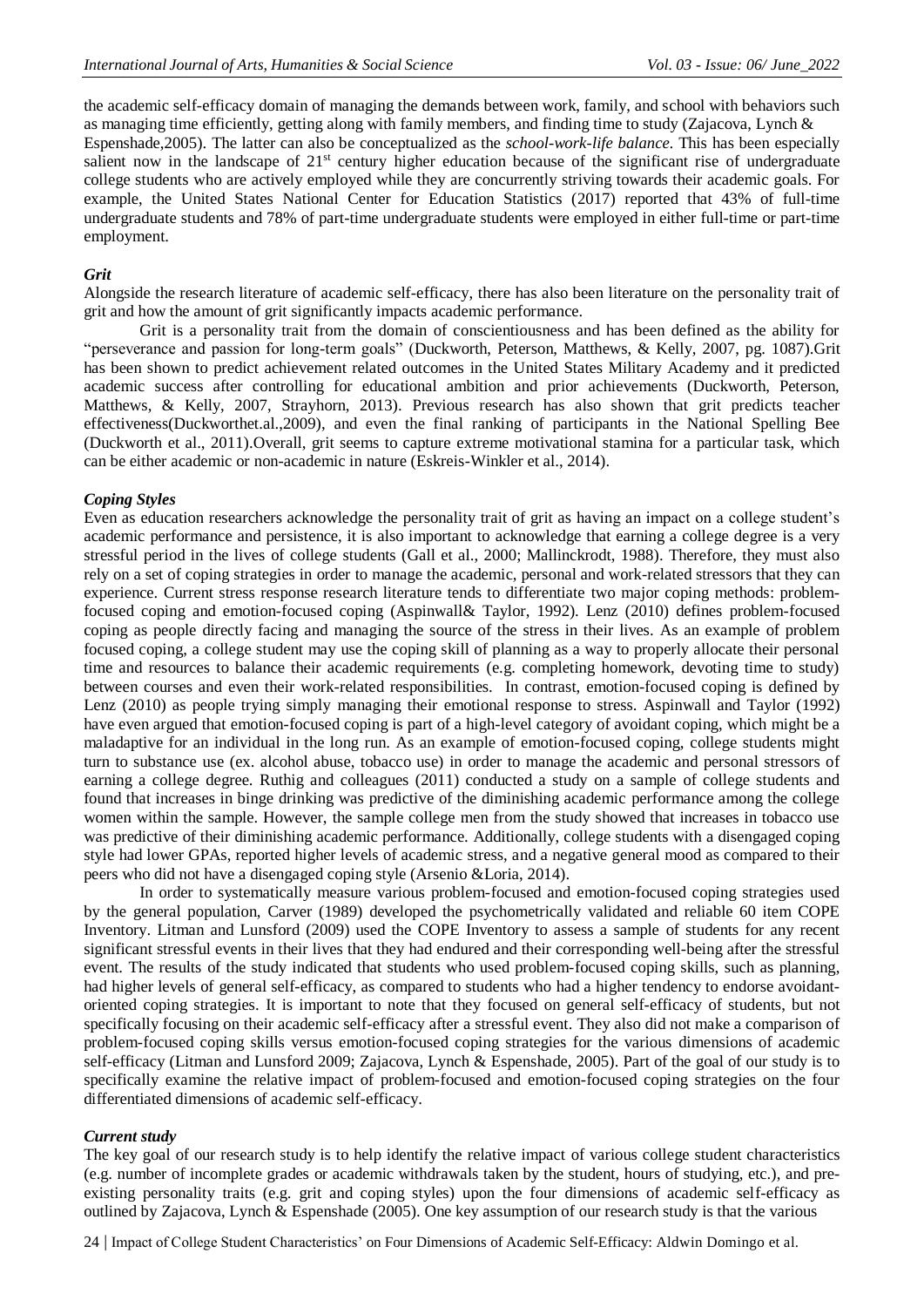college student characteristics and pre-existing personality traits that have been chosen to investigate have some ability to shape the academic self-efficacy of college students. We aim to investigate in an exploratory style what student characteristics, personalities, and coping mechanisms are effective in predicting students' academic selfefficacy, and thereby draw inferences to their academic performance.

## **Methods**

## *Participants*

The participants were a sample 100 college students (mean age  $= 24$  years old, 40 males (40%) enrolled in a university or college located in the United States between 2017-2018. The participants were recruited via the online Amazon Mturk platform and via on-ground upper division psychology courses at a 4-year university located in the Western United States. The online Amazon Mturk participants were rewarded with 1 Amazon credit for participating in the research study. The college enrolled Amazon Mturk participants read an informed consent document and completed the survey online. On the other hand, the upper division on-ground psychology students located in a 4-year university in the Western United States were rewarded by receiving extra credit for their corresponding upper division course where they were enrolled. These on-ground participants read and signed and informed consent form along with completing paper and pencil surveys. All participation in the study was voluntary and all participants had the opportunity to discontinue participation in the survey at any time. As a key inclusion criterion for this study, the college students needed to have finished at least 2 academic semesters at the institution where they are currently enrolled. The ethnic diversity in our sample: Caucasian (30.4%), Asian or Pacific Islander (21.6%), Hispanic or Latino (38.2%), African American (3.9%), Native American or Alaskan Native (2%), and finally Multiracial (2%). On average the participants completed 7 academic semesters, which is equivalent to 3.5 years of college education. Subjects self-reported mean Grade Point Average (GPA) was 3.28. The number of self-reported academic incompletes or withdrawals the taken by participants has the following breakdown: 0 academic incompletes or withdrawals ( $n = 47, 46.1\%$ ), 1 academic incomplete or withdrawal ( $n = 25$ , 24.5%), 2 academic incompletes or withdrawals ( $n = 9, 8.8$ %), 3 academic incompletes or withdrawals ( $n = 9$ , 8.8%), 4 academic incompletes or withdrawals ( $n = 4, 3.9$ %), 5 or more academic incompletes or withdrawals ( $n = 1$ ) 5, 5.2%). It is important to note that the question of academic incompletes or withdrawals were asked in the same question to participants and not asked separately.

## **Results**

Stepwise multiple regression analyses were conducted to identify the relative impact of various college student characteristics and pre-existing personality traits upon the four dimensions of academic self-efficacy. The four dimensions of our criterion variable, academic self-efficacy, were as follows: interaction at school, academic performance in class, academic performance out of class, and managing work-family-school. As argued earlier in the paper, the dimension of managing work-family -school is better conceptualized as school-work-life balance because this label explains the duties of students in academia more accurately in the landscape of the  $21<sup>st</sup>$  century higher education. The predictor variables entered into the stepwise linear regression analyses were the two domains of grit (consistency of interest and perseverance of effort), problem-focused dimensions of coping (positive reinterpretation and growth, use of instrumental social support, active coping, religious coping, restraint, acceptance, and planning), emotion-focused dimensions of coping (mental disengagement, focus on and venting emotions, denial, humor, behavioral disengagement, use of emotional social support, substance abuse, and suppression of competing activities), and various measures of academic behaviors (number of incomplete grades taken, academic semesters completed, and GPA). Two subjects had incomplete grit scale measures, therefore their scores were recorded as missing values.

## **Impacts on Academic Self-Efficacy**

The perseverance of effort and active coping together explained 25.8% variability in interaction at school, *F* (2, 96)  $= 16.32, p < .001.$  (see Table 1).

| <b>Measure</b>         | <b>Interaction at School</b> |                          |     |      |                |  |
|------------------------|------------------------------|--------------------------|-----|------|----------------|--|
|                        | $\bm{R}^2$                   | $\triangle R^2$          |     |      |                |  |
| <b>Active Coping</b>   | 187                          | $\overline{\phantom{a}}$ | 348 |      | 0 <sup>0</sup> |  |
| Perseverance of Effort | 258                          | $070*$                   | 279 | 2.99 | 004            |  |
|                        |                              | Table 1                  |     |      |                |  |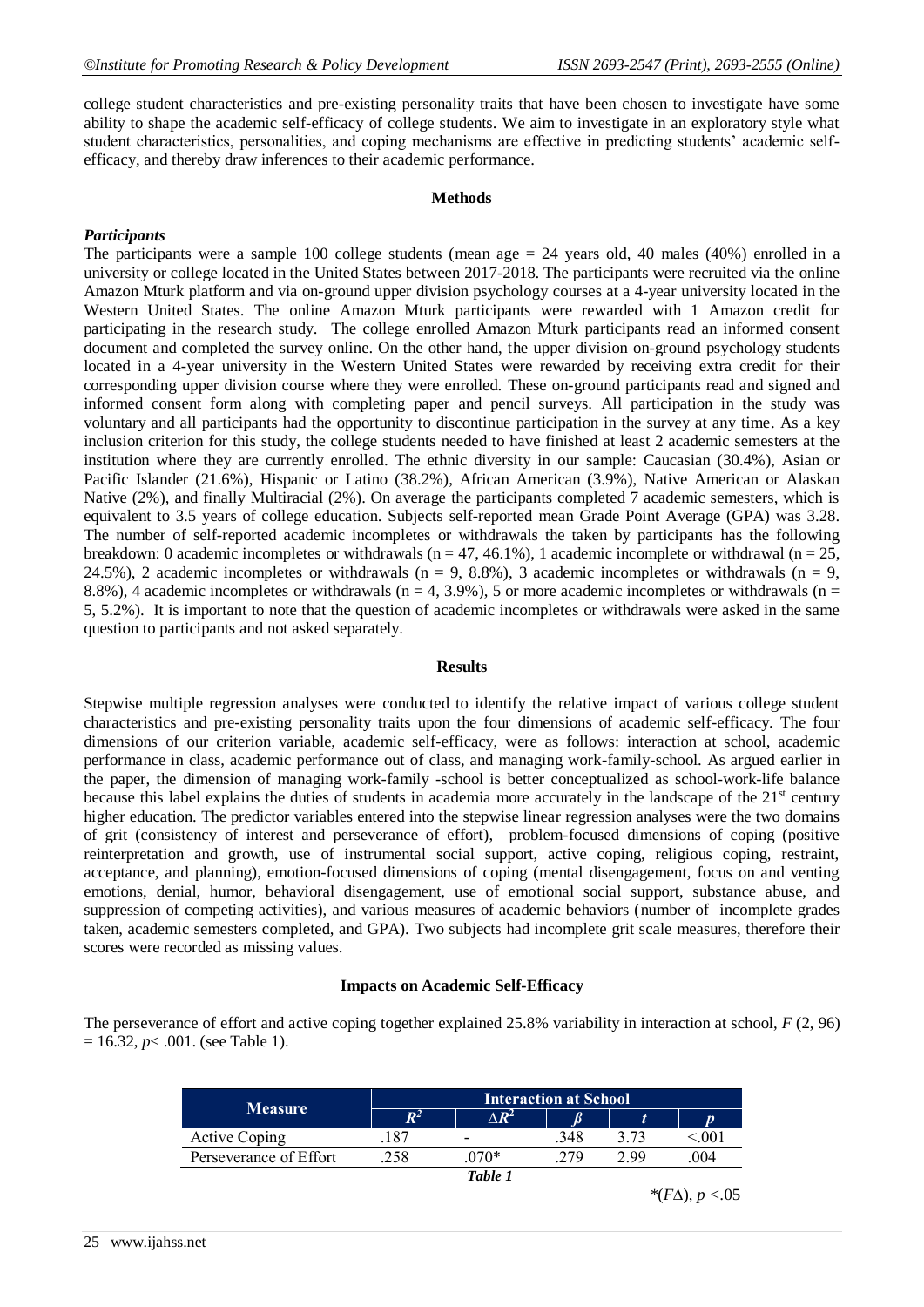Perseverance of effort and active coping together accounted for 29.6% of variability in academic performance out of class, *F* (2, 96) =19.80, *p*< .001. (see Table 2).

| <b>Measure</b>         | <b>Academic Performance Out of Class</b> |              |      |                            |  |  |
|------------------------|------------------------------------------|--------------|------|----------------------------|--|--|
|                        | $R^2$                                    | $\wedge R^2$ |      |                            |  |  |
| Active Coping          | 224                                      |              | .388 | 4.27                       |  |  |
| Perseverance of Effort | .296                                     | $072*$       | 282  | 312                        |  |  |
| Table 2                |                                          |              |      |                            |  |  |
|                        |                                          |              |      | * $(F\Delta)$ , $p < 0.05$ |  |  |

Perseverance of effort, overall student GPA, and active coping together accounted for 26% variance in academic performance in class,  $F(3, 96) = 10.40$ ,  $p< .001$ . (see Table 3). It is important to note that the positive linear relationship between GPA and Academic Performance in class provides strong evidence face validity to this study.

| <b>Measure</b>         | <b>Academic Performance in Class</b> |                 |      |      |      |  |
|------------------------|--------------------------------------|-----------------|------|------|------|--|
|                        | $\mathbb{R}^2$                       | $\triangle R^2$ |      |      |      |  |
| Active coping          | .118                                 |                 | .252 | 2.69 | 008  |  |
| GPA                    | 207                                  | $.090*$         | .297 | 3.33 | .001 |  |
| Perseverance of Effort | 260                                  | $.053*$         | 241  | 2.58 | 012  |  |
|                        |                                      | Table 3         |      |      |      |  |

 $*(F\Delta), p < .05$ 

Perseverance of effort, number of incomplete grades or academic withdrawals taken, and active coping together accounted for 36% variance in school-work-life balance,  $F(3, 96) = 12.94$ ,  $p < .001$  (see Table 4).

| <b>Measure</b>              | <b>School-Work-Life Balance</b> |                          |        |         |        |  |
|-----------------------------|---------------------------------|--------------------------|--------|---------|--------|--|
|                             | $\bm{R}^2$                      | $\wedge R^2$             |        |         |        |  |
| Perseverance of Effort      | 201                             | $\overline{\phantom{a}}$ | .357   | 4.05    | < 0.01 |  |
| Number of Incomplete Grades | .333                            | $.048*$                  | $-206$ | $-2.40$ | .018   |  |
| <b>Active Coping</b>        | 360                             | $.028*$                  | 191    | -99     | .050   |  |
| Table 4                     |                                 |                          |        |         |        |  |

 $*(F\Delta), p < .05$ 

#### **Number of Incomplete Grades' and Academic Withdrawals Influence on School-work-life balance**

Based on our previous analysis, we wanted to further explore the negative linear relationship between the number of incomplete grades and withdrawals and school-work-life balance. Our incomplete grade or academic withdrawal frequency count was roughly distributed between none (48%), one (26%) and two or more (26%). Therefore, an



ANOVA analysis was conducted using the number of incomplete grade or academic withdrawals and the independent variable while the School-work-life balance rating was the dependent variable. Indeed, the number of incomplete grades or academic withdrawals taken by students significantly reduce one's ability to manage schoolwork-life balance  $(F(2, 97) = 6.94, p =$ .002). Post hoc tests showed that obtaining more than two incomplete grades or academic withdrawals had a significant effect on reducing one's ability to manage school, work, and other life obligations (*p* = .001). This result is shown on Figure 1.

Figure1: Showing the post hoc analysis of a one-way ANOVA between managing school-work-life balance and number of incomplete grades or academic withdrawals taken. An observable, significant reduction is present when obtaining more than one incomplete grade or academic withdrawal. The Y-axis scale was adjusted since there were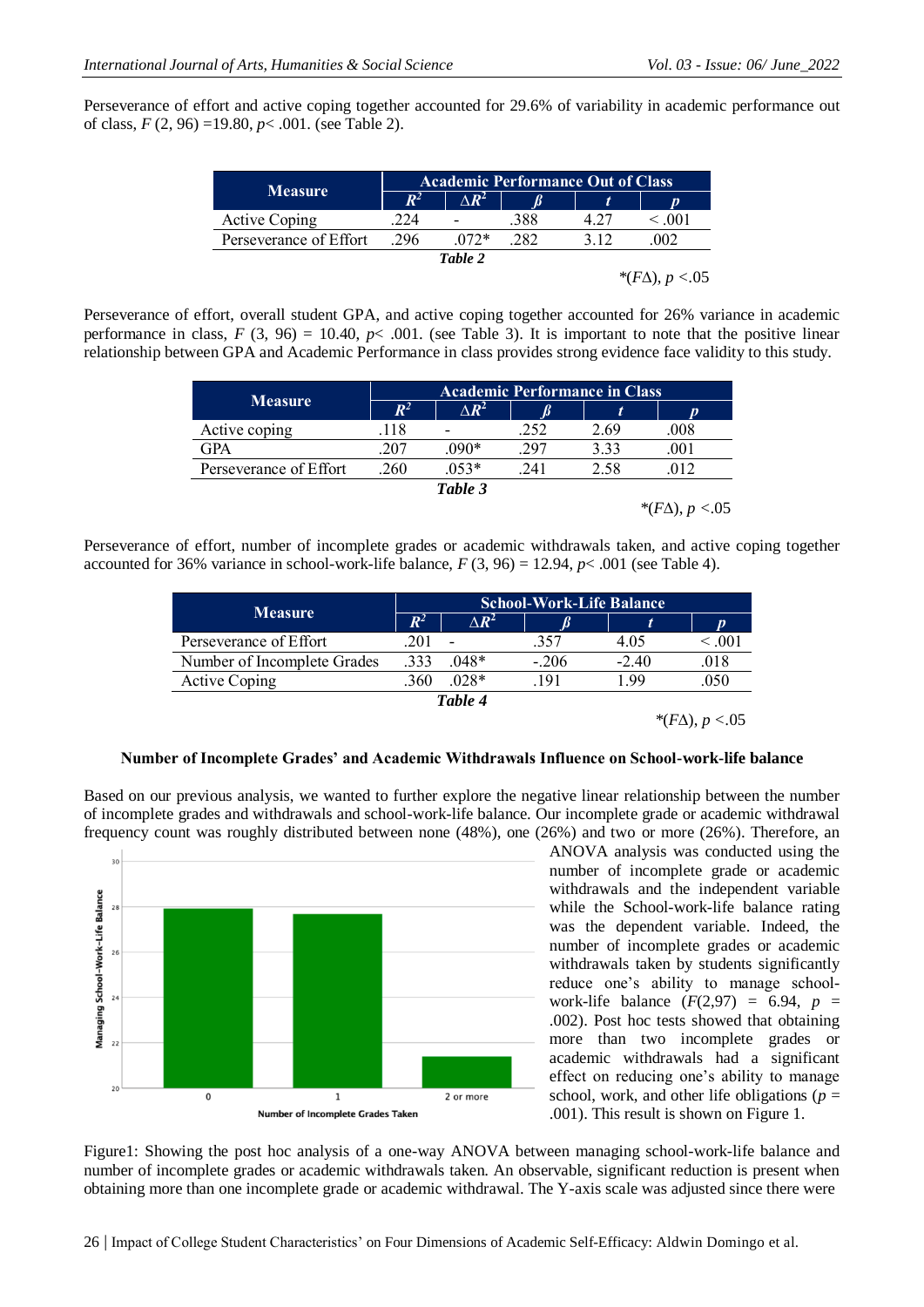no scores below 20 points or over 30 points, we chose this portion of the academic self-efficacy subscale to present our findings.

## **Discussion**

One key theme from the results of this research study is the impact of the grit subscale of perseverance of effort across various domains of academic self-efficacy. The current research literature has indicated that the two grit subscales of perseverance of effort and consistency of interest have differential effects on personal goals and psychological states among individuals (Disabato et al., 2018). For example, individuals who are able to persevere through various challenges (e.g. academic or personal setbacks) may believe pursuing their long-term goals (e.g. completion of an undergraduate degree) as worthwhile due to increasing their subjective well-being upon meeting their goals. On the other hand, rigidly maintaining consistency of interests year after year may not be a route towards improving their subjective well-being over a period of time. A more realistic scenario is that a college student might switch his or her consistency of interest from academics during the academic school year towards physical fitness in the summer, while still persevering with each goal (Disabato et al., 2018). The impact of perseverance of effort seen across the academic self-efficacy domains of interaction at school, academic performance out of class, and school-work-life balance, as seen in the results of the current research study, indicates that this aspect of grit would need to be properly trained among college undergraduates early in their lives to help them achieve academic success. For example, White and colleagues (2017) has suggested using selfdistancing (e.g. taking an outsider's view of one's own situation) to help train and improve the personality trait perseverance among younger individuals. In turn, this early perseverance training may have a long-term effect as a person moves towards accomplishing their undergraduate education goals.

Active coping also appeared as a predictor across all domains of academic self-efficacy. Khan (2013) also found active coping to be a positive contributor to academic self-efficacy. When examining self-efficacy and anxiety symptomology in adolescents, Muris (2002) found that active coping strategy a positive predictor of total self-efficacy, which included social, emotional, and academic self-efficacy subscales. Chemers and colleagues (2001) also examined freshmen college students and compared their performance expectations in the first college quarter to their end of first school year achievements in terms of academic-self efficacy, optimism, and coping abilities; they found active coping to be a moderator variable to optimism through its effect on challenge-threat evaluations. Trait resilience was found to be a positive influence on active coping strategy in college students beyond cultural background effects (Li & Nishikawa, 2012). We may conclude that active coping is an important building block for incoming college students' academic self-efficacy, which is strongly tied to their resilience, academic performance and confidence in future performance.

The number of incomplete grades or academic withdrawals taken sought by students showed a strong negative effect on school-work life balance, which suggests that this academic policy may have a serious effect on students' academic self-efficacy; specifically on balancing school and work life obligations. This raises the argument whether institutions of higher education in the United States and even around the world need to more clearly evaluate and provide limits to the number of incomplete grades and withdrawals an undergraduate student can request during the length of their academic career. Based on a 2017 survey of grading practices from a diverse sample of 661 undergraduate institutions in the United States, 97% of the higher education institutions have an incomplete policy (Kilgore, 2017). The same survey indicated that there is wide range of criteria (e.g. extenuating circumstances 84%, faculty discretion 75%, last half of the course content needs to be completed, 31%) for granting an incomplete grade to students. The deadline to resolve the incomplete grade taken by the student across various undergraduate institutions can vary between one academic year after the incomplete grade was granted (8%), by the end of the next academic term after the incomplete grade was granted (28%), or even 6 weeks after the start of the next academic term (6%)(Kilgore, 2017).In the academic policies in the United States higher education institutions, there are no specified limits to the number of incomplete grades a student can request over the length of their academic career. Although this academic policy is beneficial for the adverse life situations for students who are conscientious to meet the learning outcomes of their courses, there might be some students who might be overworked or overburdened with personal obligations outside of school might be tempted view the incomplete grade policy as an easy way to earn extra time to complete their coursework and enable a student to not focus on building their academic career. In terms of academic withdrawals, Kilgore (2017) reports that 78% of the 661 undergraduate institutions in the United States does not differentiate between "withdrawal failing" and "withdrawal passing" in final grading. This suggests that withdrawals are mostly entered as failing grades for student who seek this option when they are not able to balance their school obligations with their personal obligations. In order to prevent excessive use of incomplete grades and academic withdrawals, we would suggest building high levels of active coping and perseverance among incoming college students.

Since the transition from a high school setting to college is a difficult process for most young adults, it is also crucial to aid the freshmen and sophomore students with adequate guidance to help them develop various facets of academic self-efficacy. Based on previous research, the most frequently found reasons to not finish a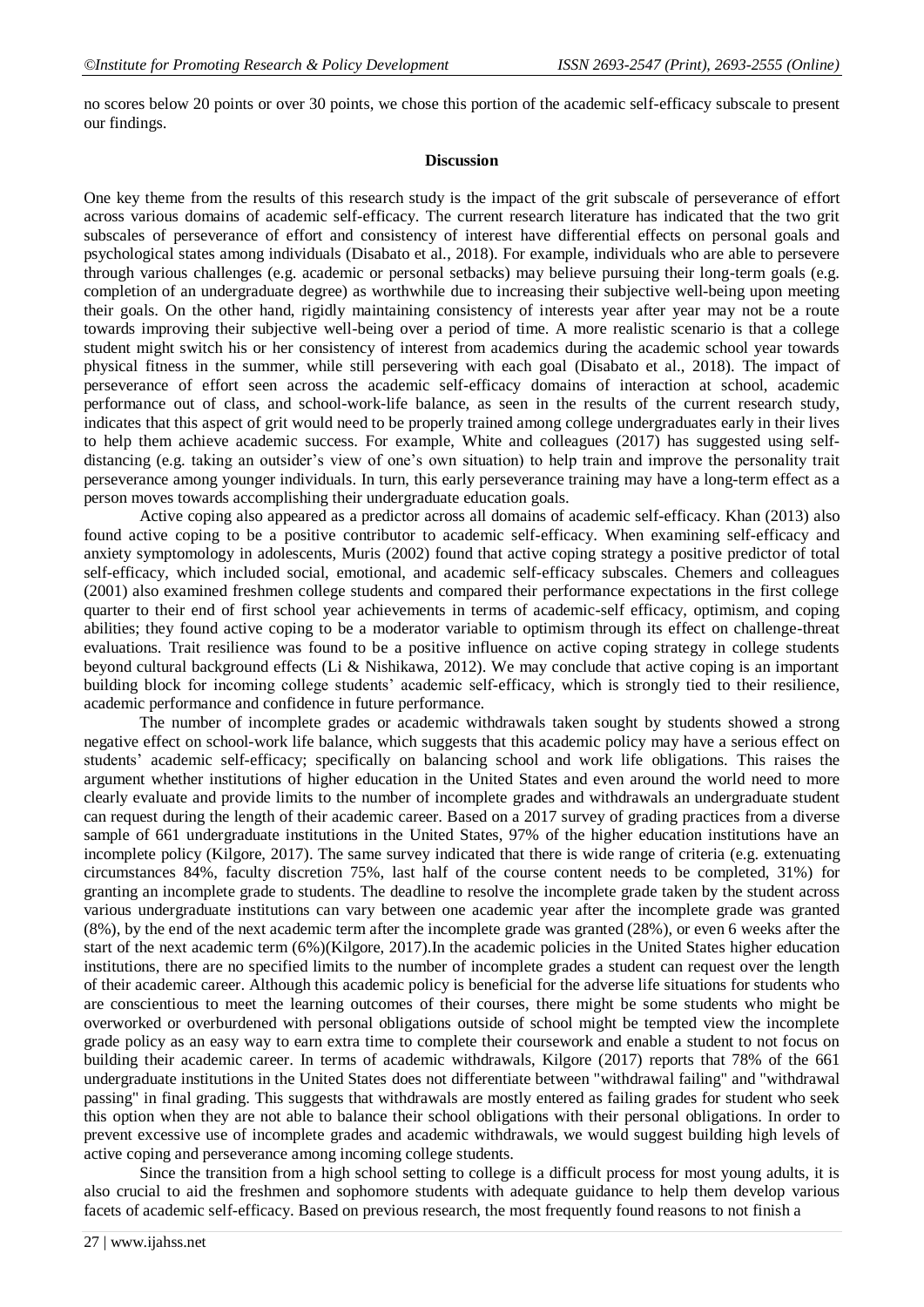college course are job-conflict, dissatisfactions with the instructor, fear of a poor grade, heavy course load, and dissatisfaction with course content (Lamb et al., 2004).Academic advising should pay more attention to incoming freshmen and even sophomore students to help them choose the most appropriate courses for their major, ensure that the course fits students' interests, avoid overloading students' course load, and even recommend nurturing professors in order to help these students build the various facets of their academic self-efficacy. Rosenthal (1998) even suggests that a teachers' reputation can make an enormous difference in class retention and selection, as well as whether the course was required, was the subject of the course interesting, and whether it was recommended by an advisor or another faculty. All of this information can be available for academic advisors, and this knowledge should be passed onto students to encourage them the college setting, thus avoiding unnecessary academic withdrawals or seeking incomplete grades to catch up the missing work during the semester.

#### **Limitations and Future Directions**

This study was collected data from university or college students located in the United States where although ethnic diversity is high but this does not represent an international sample of participants. Thus a future research study using an international sample of participants may help to generalize the findings of this research study. To obtain a high statistical power, G-power (.80) suggested a minimum of 157 subjects for this study. Therefore, future replication should reach and possibly exceed that calculated subject pool. Furthermore, the key academic indicators such as GPA, the number of Incompletes grades and academic withdrawals of students were self-reported. Thus, future studies may need corroboration of self-reported data with the actual academic records of the students, but this can become problematic on the privacy issues surrounding the access to student academic records. Moreover, many versions of coping scales exist in the research literature thus the application of a different coping scale may be interesting to examine among a sample of students across the world. Finally, a future research study can ask separate questions on the number of incompletes taken by a student and the number of withdrawals taken by a student. This is to help ensure that there is a better delineation between the effects of a student taking an incomplete grade versus the effect of a student withdrawing from courses upon the academic self-efficacy focused on schoolwork-life balance.

#### **Conclusion**

Our results suggest that academic self-efficacy as a whole is impacted by multiple factors such as the number of incomplete grades or withdrawals students decide to obtain, how well students can use active coping in an academic setting and the level of perseverance among students. Based on this study, it would important to consider for academic college counselors to foster grittiness and active coping in the academic environment to help promote academic self-efficacy and also help reduce the instances when students request for incomplete grades or academic withdrawals for their courses.

#### **Acknowledgements**

This research was supported by the National Institute of General Medical Sciences of the National Institutes of Health under Award Numbers; 8UL1GM118979-02; 8TL4GM118980-02; 8RL5GM118978-02. The content is solely the responsibility of the authors and does not necessarily represent the official views of the National Institutes of Health.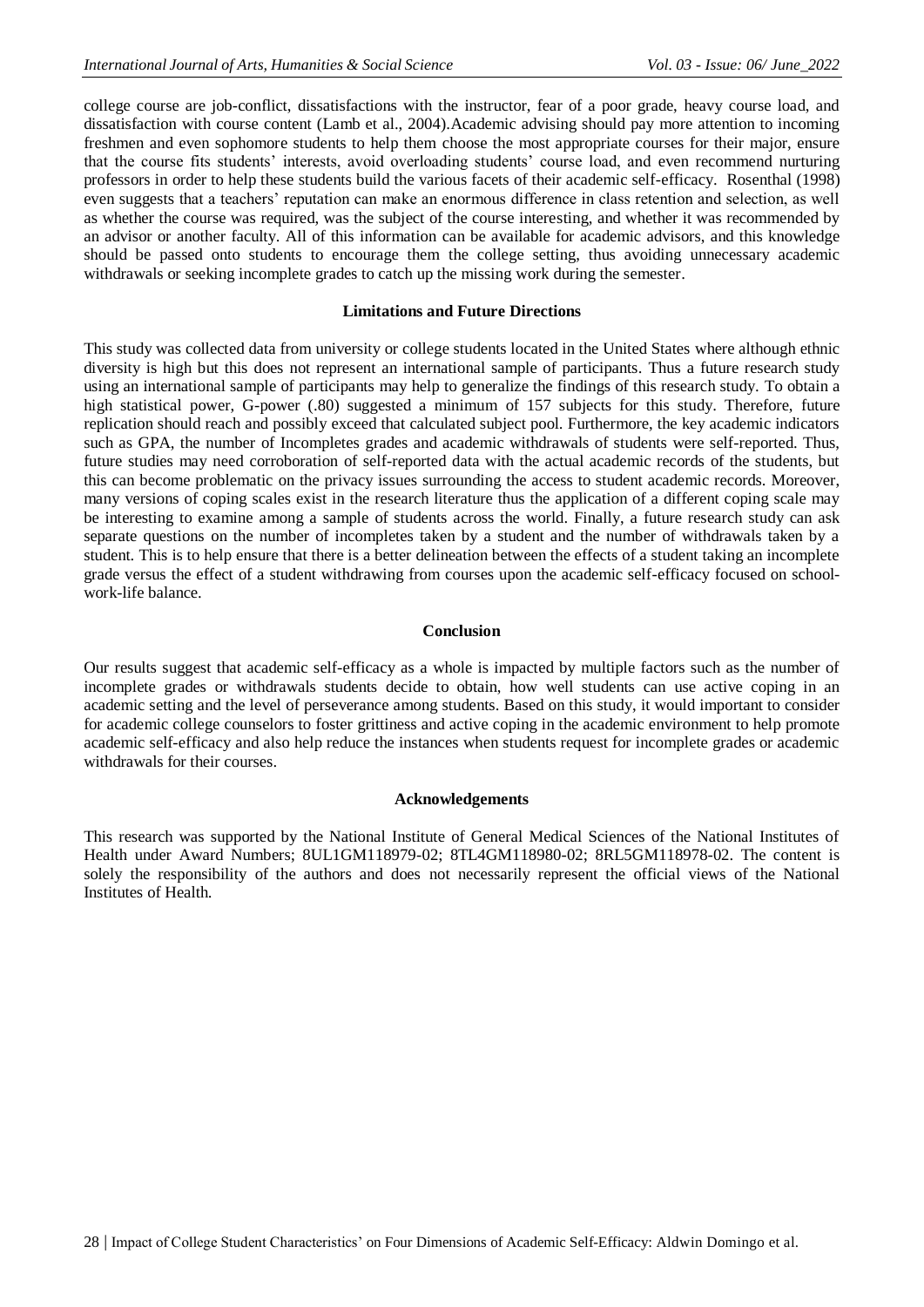## **Works Cited**

- Aspinwall, L. G., & Taylor, S.E. (1992). Modeling cognitive adaptation: A longitudinal investigation of the impact of individual differences and coping on college adjustment and performance. *Journal of Personality and Social Psychology, 63*, 989-1003.
- Arsenio, W., & Loria, S. (2014).Coping with negative emotions: Connections with adolescents' academic performance and stress. *The Journal of Genetic Psychology, 175*(1), 76-90.
- Bandura, A. (1977). Self-efficacy: toward a unifying theory of behavioural change. *Psychological Review,* 84(2), 191-215.
- Bernardon, S., Babb, K. A., Hakim-Larson, J., &Gragg, M. (2011). Loneliness, attachment, and the perception and use of social support in university students. *Canadian Journal of Behavioural Science/Revue canadienne des sciences du comportement, 43*(1), 40-51.
- Britt, T. W., Crane, M., Hodson, S. E., & Adler, A. B. (2016). Effective and ineffective coping strategies in a lowautonomy work environment. *Journal of Occupational Health Psychology, 21*(2), 154-168.
- Carver, C., Scheier, M., Kumari Weintraub, J., & Sarason, Irwin G. (1989). Assessing Coping Strategies: A Theoretically Based Approach. *Journal of Personality and Social Psychology, 56*(2), 267-283.
- Chemers, M., M., Hu, L., & Garcia, B., F. (2001) Academic Self-Efficacy and First-Year College Student Performance and Adjustment. *Journal of Educational Psychology*, Vol. 93, No. 1, 55-64.
- Cutrona, C. E. (1990). Stress and social support-in search of optimal matching. *Journal of Social and Clinical Psychology*, *9,* 3–14.
- Disabato, D. J., Goodman, F. R., &Kashdan, T. B. (2018). Is grit relevant to well-being and strengths? Evidence across the globe for separating perseverance of effort and consistency of interests. *Journal of Personality.* 1-18.
- Duckworth,A.L.,Kirby,T.A.,Tsukayama, E.,Berstein, H., & Ericsson,K. A. (2011).Deliberate practice spells success: Why grittier competitors triumph at the National Spelling Bee. *Social Psychological Personality Science*, *2,* 174–181.
- Duckworth, A. L., Peterson, C., Matthews, M. D., & Kelly, D. R. (2007). Grit: Perseverance and passion for longterm goals. *Journal of Personality and Social Psychology, 92,* 1087–1101. [http://dx.doi.org/10.1037/0022-](http://dx.doi.org/10.1037/0022-3514.92.6.1087) [3514.92.6.1087.](http://dx.doi.org/10.1037/0022-3514.92.6.1087)
- Duckworth, A.L., Quinn, P.D.,& Seligman, M.(2009).Positive predictors of teacher effectiveness. *Journal of Positive Psychology, 4,* 540–547.
- Eskreis-Winkler, L. Shulman, E., Beal, S. & Duckworth, A. (2014). The Grit effect: Predicting retention in the military, the workplace, school and marriage, Frontiers in *Personality Science and Individual Differences*, *5*(36), 1-12.
- Gall, T. L., Evans, D. R., and Bellerose, S. (2000). Transition to first-year university: patterns of change in adjustment across life domains and time. *Journal of Social and Clinical Psychology 19*(4): 544–567.
- Gore, P. A. (2006). Academic self-efficacy as a predictor of college outcomes: Two incremental validity studies. *Journal of Career Assessment, 14,* 92–115.
- Greer, T. M. (2007). Measuring coping strategies among African Americans: An exploration of the latent structure of the COPE inventory. *Journal of Black Psychology, 33*, 260-277.
- Kilgore, W. (2017). Grades and Grading Practices in U.S. Higher Education: A Cross Survey Perspective of Practice. *Advancing Global Higher Education,* pg. 1-217. Retrieved from [https://www.aacrao.org/docs/default-source/research-docs/grades-and-grading-practices-in-u-s-higher](https://www.aacrao.org/docs/default-source/research-docs/grades-and-grading-practices-in-u-s-higher-education-2017-with-full-appendices-final.pdf?Status=Temp&sfvrsn=24a6c6c3_12)[education-2017-with-full-appendices-final.pdf?Status=Temp&sfvrsn=24a6c6c3\\_12.](https://www.aacrao.org/docs/default-source/research-docs/grades-and-grading-practices-in-u-s-higher-education-2017-with-full-appendices-final.pdf?Status=Temp&sfvrsn=24a6c6c3_12)
- Khan, M. (2013). Academic Self-Efficacy, Coping, and Academic Performance in College. *International Journal of Undergraduate Research and Creative Activities*, *5* (4), 1-13.
- Lamb, S., Walstab, A., Teese, R., Vickers, M., Rumberger, R. (2004) Staying on at school: Improving student retention in Australia. *Queensland Department of Education and the Arts.* Center for Post-compulsory Education Lifelong Learning, The University of Melbourne.
- Lane, J., & Lane, A. (2001).Self-efficacy and academic performance. *Social Behavior and Personality,* 29(7), 687.
- Lazarus, R. S. (1993). Coping theory and research: Past, present, and future. *Psychosomatic*

*Medicine, 55*, 234 –247.

- Lenz, S. (2010).Exploring college students' perception of their coping styles. *LOGOS: A Journal of Undergraduate Research*, *3,* 68-82.
- Litman, J. A., & Lunsford G. D. (2009).Frequency of use and impact of coping strategies assessed by the COPE inventory and their relationships to post-event health and well-being. *Journal of Health Psychology, 14*, 982-991.
- Li, M. (2008) Helping college Students Cope: Identifying Predictors of Active Coping in Difference Stressful Situations. *Journal of Psychiatry, Psychology, and Mental Healt*h. 2 (1), 1-15.

Mallinckrodt, B. (1988). Student retention, social support, and dropout intention: Comparison